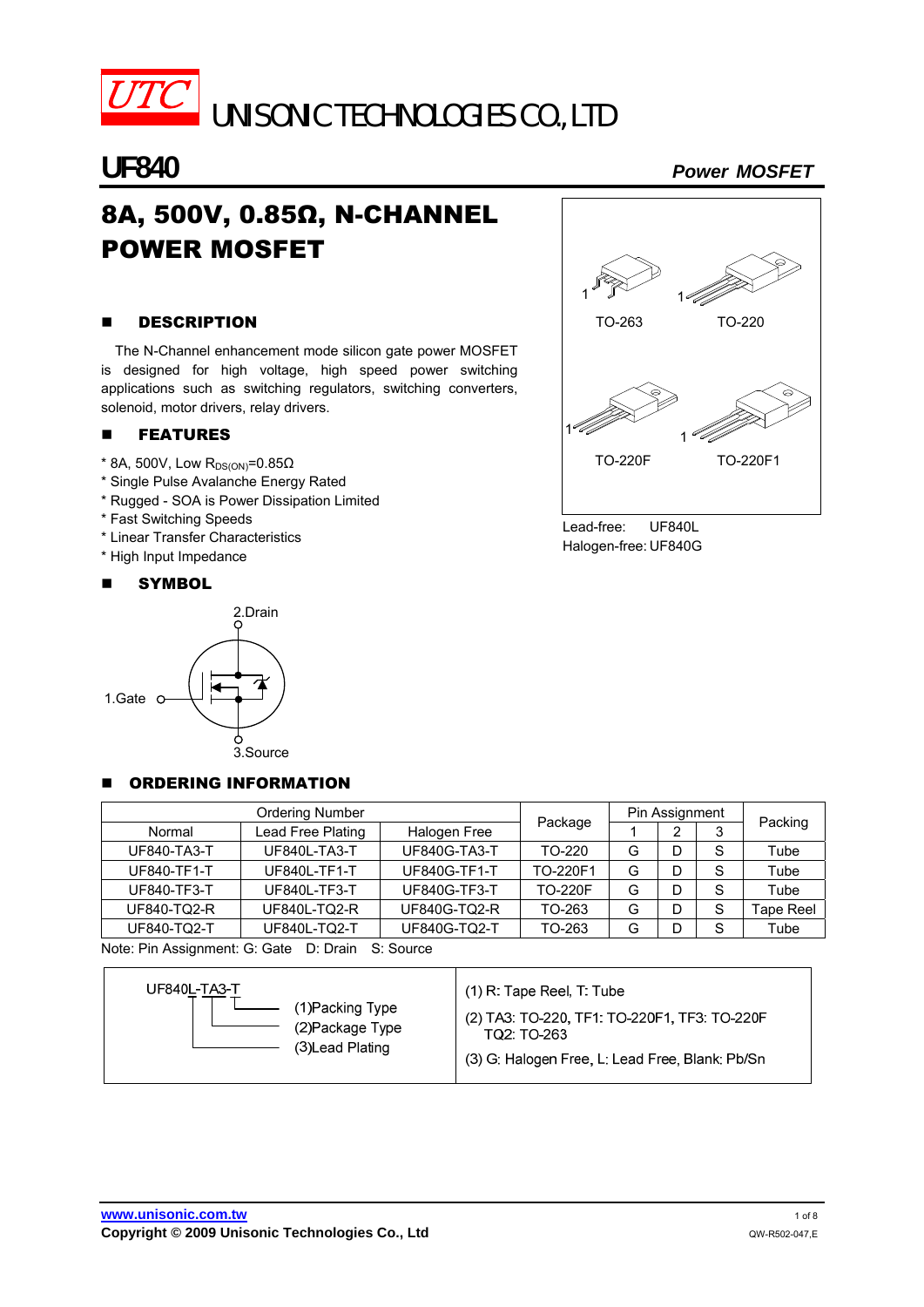| <b>PARAMETER</b>                                                                |                  |             | <b>RATINGS</b>  | <b>UNIT</b> |  |  |  |  |
|---------------------------------------------------------------------------------|------------------|-------------|-----------------|-------------|--|--|--|--|
| Drain to Source Voltage (T <sub>J</sub> = 25°C ~ 125°C)                         |                  |             | 500             |             |  |  |  |  |
| Drain to Gate Voltage ( $R_{GS}$ = 20k $\Omega$ , T <sub>J</sub> = 25°C ~125°C) |                  |             | 500             |             |  |  |  |  |
| Gate to Source Voltage                                                          |                  |             | ±30             |             |  |  |  |  |
| Drain Current                                                                   | Continuous       | ID.         | 8.0             | A           |  |  |  |  |
|                                                                                 | Pulsed           | <b>I</b> DM | 32              | A           |  |  |  |  |
|                                                                                 | TO-220           |             | 134             | w           |  |  |  |  |
| Power Dissipation ( $T_c = 25^{\circ}C$ )                                       | TO-220F/TO-220F1 | $P_D$       | 44              | W           |  |  |  |  |
|                                                                                 | TO-263           |             | 134             | W           |  |  |  |  |
| Single Pulse Avalanche Energy                                                   |                  |             | 510             | mJ          |  |  |  |  |
| <b>Operating Temperature</b>                                                    |                  |             | $-55 - +150$    | °C          |  |  |  |  |
| Storage Temperature                                                             |                  |             | $-55 \sim +150$ | °C          |  |  |  |  |

### **ABSOLUTE MAXIMUM RATINGS** ( $T_a$  = 25°C, unless Otherwise Specified.)

Note: Absolute maximum ratings are those values beyond which the device could be permanently damaged. Absolute maximum ratings are stress ratings only and functional device operation is not implied.

#### **THERMAL DATA**

| <b>SYMBOL</b><br><b>PARAMETER</b> |                  |                   | <b>RATINGS</b> | UNIT |
|-----------------------------------|------------------|-------------------|----------------|------|
|                                   | TO-220           |                   | 62.5           | °C/W |
| <b>Junction to Ambient</b>        | TO-220F/TO-220F1 | $\theta_{JA}$     | 62.5           | °C/W |
|                                   | TO-263           |                   | 62.5           | °C/W |
|                                   | TO-220           |                   | 0.93           | °C/W |
| Junction to Case                  | TO-220F/TO-220F1 | $\Theta_{\rm JC}$ | 2.86           | °C/W |
|                                   | TO-263           |                   | 0.93           | °C/W |

#### **ELECTRICAL SPECIFICATIONS**  $(T_a = 25^\circ \text{C}$ , unless Otherwise Specified.)

| <b>PARAMETER</b>                | <b>SYMBOL</b>              | <b>TEST CONDITIONS</b>                                                              | <b>MIN</b> | TYP  |      | <b>MAX UNIT</b> |
|---------------------------------|----------------------------|-------------------------------------------------------------------------------------|------------|------|------|-----------------|
| Drain-Source Breakdown Voltage  | BV <sub>DSS</sub>          | $I_D = 250 \mu A$ , $V_{GS} = 0V$                                                   | 500        |      |      | V               |
| Gate Threshold Voltage          | $V_{GS(TH)}$               | $V_{GS} = V_{DS}$ , $I_D = 250 \mu A$                                               | 2          |      | 4    | $\vee$          |
| On-State Drain Current (Note 1) | $I_{D(ON)}$                | $V_{DS}$ > $I_{D(ON)}$ x $R_{DS(ON)MAX}$ , $V_{GS}$ = 10V                           | 8          |      |      | A               |
| Drain-Source Leakage Current    |                            | $\rm V_{DS}$ = Rated BV $_{DSS}$ , V $_{GS}$ = 0V                                   |            |      | 25   | μA              |
|                                 | $I_{DSS}$                  | $V_{DS}$ =0.8xRated BV <sub>DSS</sub> , V <sub>GS</sub> =0V, T <sub>J</sub> = 125°C |            |      | 250  | μA              |
| Gate-Source Leakage Current     | $I_{GSS}$                  | $V_{GS}$ = $\pm 30V$                                                                |            |      | ±100 | nA              |
| Static Drain-Source On-State    |                            | $I_D = 4.4A$ , $V_{GS} = 10V$                                                       |            | 0.8  | 0.85 | Ω               |
| Resistance (Note 1)             | $R_{DS(ON)}$               |                                                                                     |            |      |      |                 |
| Turn-On Delay Time              | $t_{\text{DLY(ON)}}$       |                                                                                     |            | 15   | 21   | ns              |
| Turn-Off Delay Time             | t <sub>DLY(OFF)</sub>      | $V_{DD}$ =250V, I <sub>D</sub> ≈ 8A, R <sub>G</sub> = 9.1Ω, R <sub>L</sub> =30Ω     |            | 50   | 74   | ns              |
| Turn-On Rise Time               | t <sub>R</sub>             | (Note 2)                                                                            |            | 21   | 35   | ns              |
| Turn-Off Fall Time              | tF                         |                                                                                     |            | 20   | 30   | ns              |
| Total Gate Charge               | $Q_{G(TOT)}$               |                                                                                     |            | 42   | 63   | nС              |
| Gate-Source Charge              | $\mathsf{Q}_{\mathsf{GS}}$ | $V_{GS}$ =10V, $I_D$ =8A, $V_{DS}$ =0.8 x Rated BV <sub>DSS</sub>                   |            | 7    |      | nC              |
| Gate-Drain Charge               | $Q_{GD}$                   | $I_{G(REF)} = 1.5mA$ (Note 3)                                                       |            | 22   |      | nC              |
| Input Capacitance               | $C_{\text{ISS}}$           |                                                                                     |            | 1225 |      | рF              |
| Output Capacitance              | $C_{\rm 0SS}$              | $V_{DS}$ = 25V, $V_{GS}$ = 0V, f = 1.0MHz                                           |            | 200  |      | рF              |
| Reverse Transfer Capacitance    | $C_{RSS}$                  |                                                                                     |            | 85   |      | рF              |

Note : 1. Pulse Test: Pulse width≤300μs, Duty Cycle≤2%.

2. MOSFET Switching Times are Essentially Independent of Operating Temperature.

3. Gate Charge is Essentially Independent of Operating Temperature.

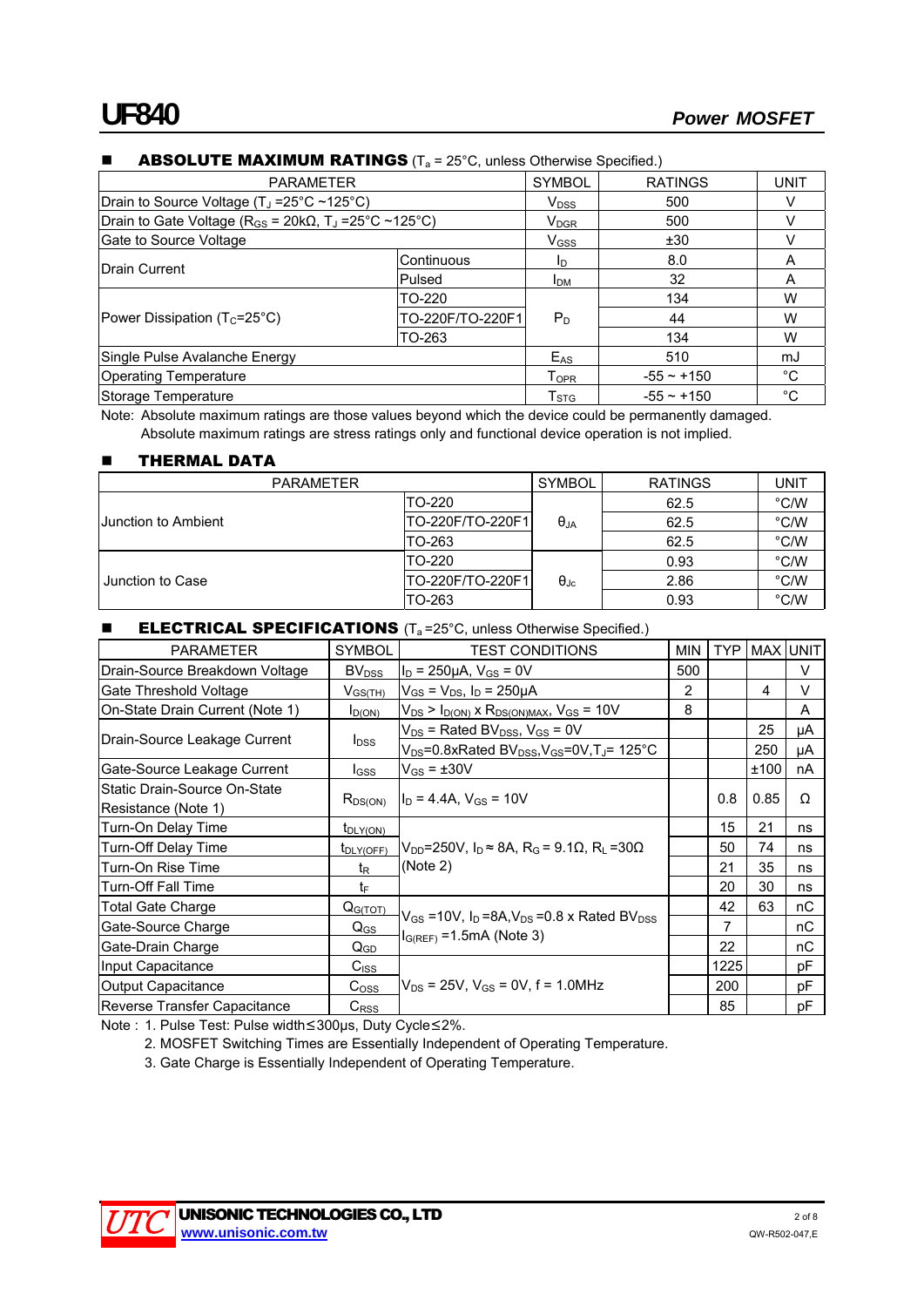# **INTERNAL PACKAGE INDUCTANCE**

| <b>PARAMETER</b>                                                   | <b>SYMBOL</b> |     | MIN   TYP   MAX   UNIT |    |
|--------------------------------------------------------------------|---------------|-----|------------------------|----|
| Drain Inductance                                                   |               |     |                        |    |
| IMeasured from the contact screw on tab to center of die           |               | 3.5 |                        | nH |
| Measured from the drain lead(6mm from package) to center of die    | LD            | 4.5 |                        | nH |
| Source Inductance                                                  |               |     |                        |    |
| Measured from the source lead (6mm from header) to source bond pad | LS.           | 7.5 |                        | nH |

**Remark:** Modified MOSFET symbol showing the internal devices inductances as below.



### **SOURCE TO DRAIN DIODE SPECIFICATIONS**

| <b>PARAMETER</b>                       | <b>SYMBOL</b>              | <b>TEST CONDITIONS</b>                                                 |     |     | MIN I TYP I MAX IUNIT I |    |
|----------------------------------------|----------------------------|------------------------------------------------------------------------|-----|-----|-------------------------|----|
| Source to Drain Diode Voltage (Note 1) | $V_{SD}$                   | $T_J$ = 25°C, I <sub>SD</sub> = 8.0A, V <sub>GS</sub> = 0V             |     |     |                         |    |
| Continuous Source to Drain Current     | ISD                        |                                                                        |     |     | 8                       |    |
| Pulse Source to Drain Current          | <b>I</b> SDM               | Note 2                                                                 |     |     | 32                      |    |
| <b>Reverse Recovery Time</b>           | t <sub>RR</sub>            | $T_J$ = 25°C, $I_{SD}$ = 8.0A, dl <sub>SD</sub> /dt = 100A/µs          | 210 |     | 970                     | ns |
| Reverse Recovery Charge                | $\mathsf{Q}_{\mathsf{RR}}$ | $T_d = 25^{\circ}$ C, $I_{SD} = 8.0$ A, dl <sub>SD</sub> /dt = 100A/us |     | 4.6 | 8.2                     | иC |

Notes: 1. Pulse Test: Pulse width≤300μs, Duty Cycle≤2%.

2. Modified MOSFET symbol showing the integral reverse P-N junction diode as below.



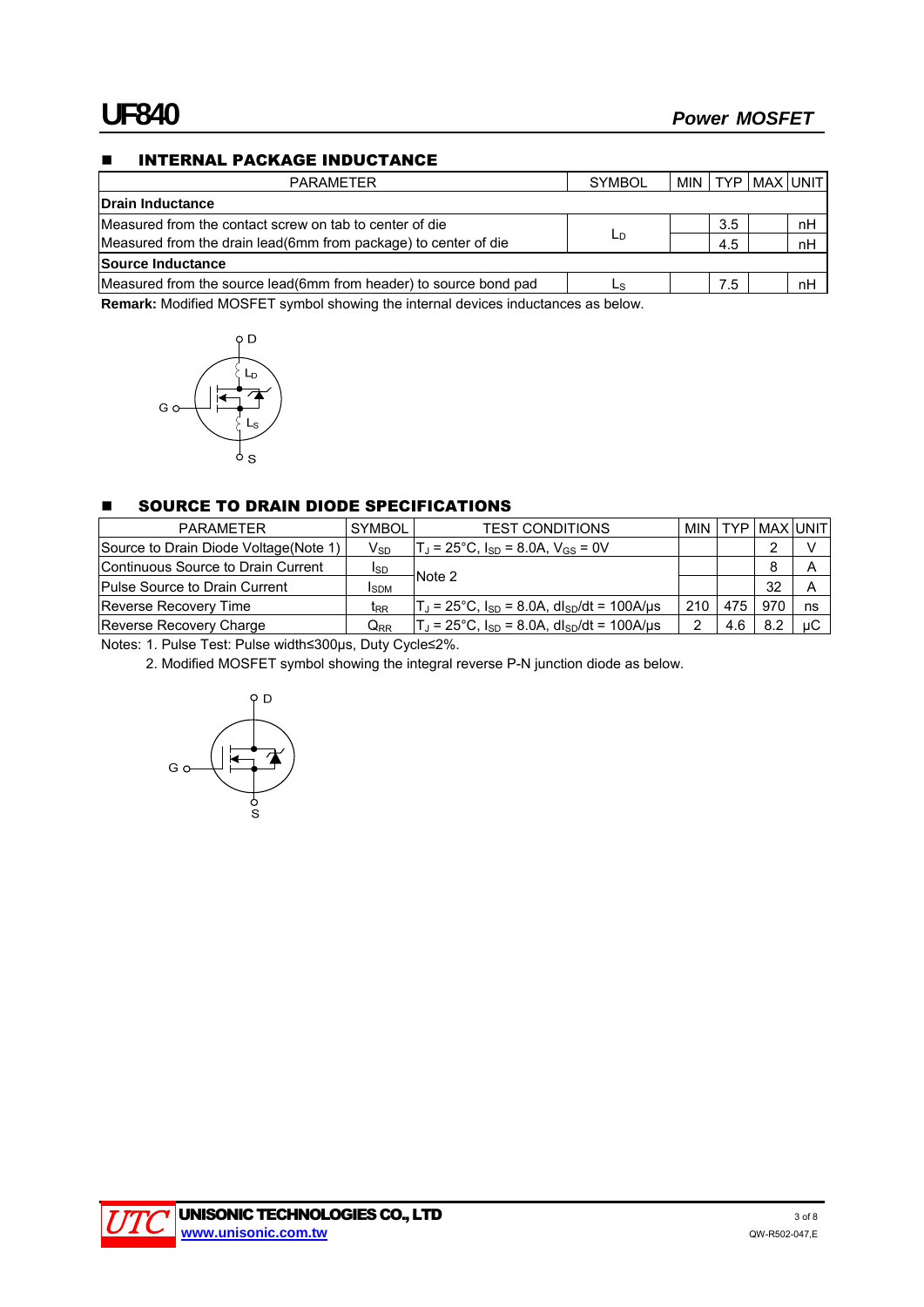# **E** TEST CIRCUITS AND WAVEFORMS



### **UNCLAMPED ENERGY TEST CIRCUIT**



#### **UNCLAMPED ENERGY WAVEFORMS**



**SWITCHING TIME TEST CIRCUIT** 

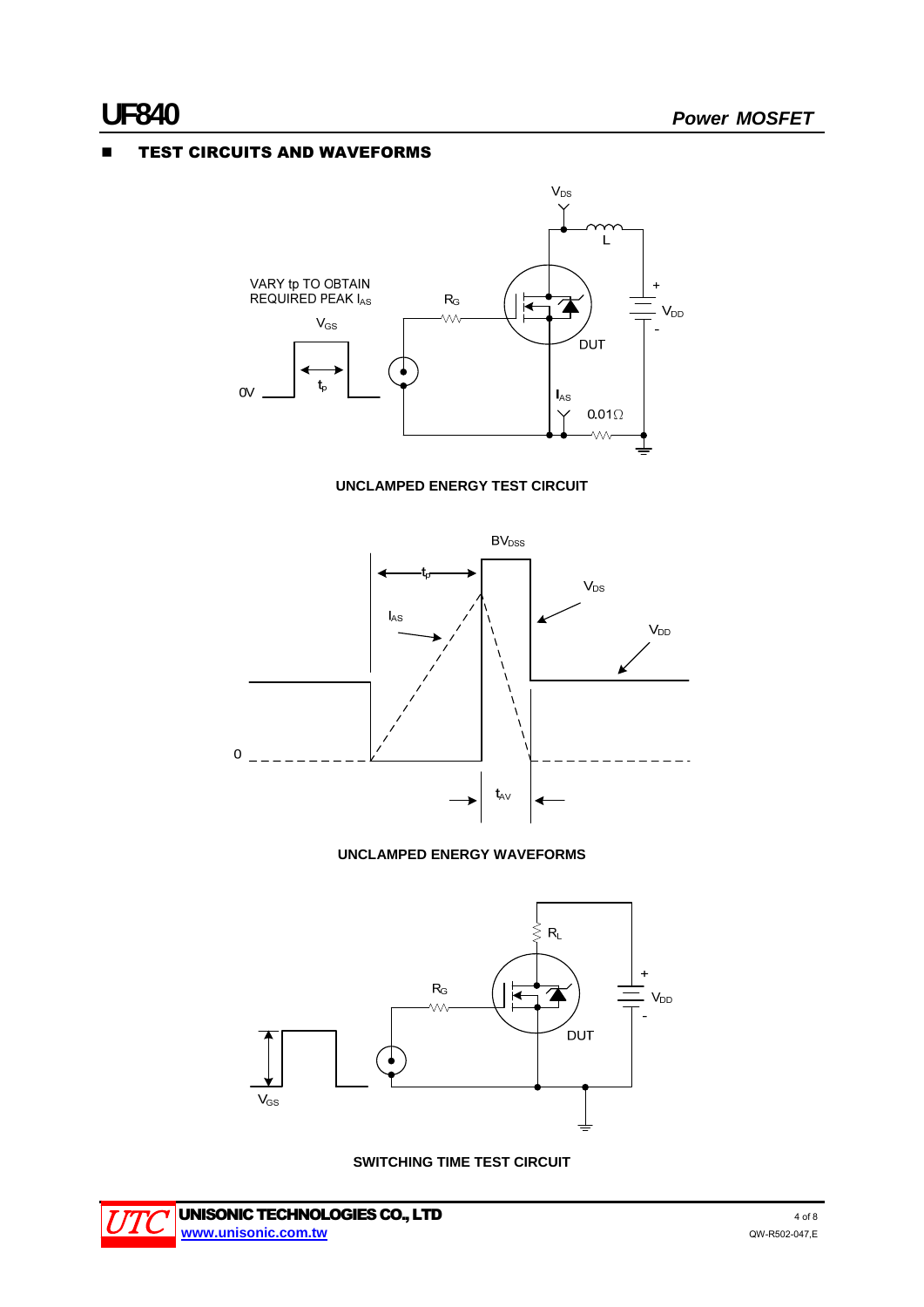# TEST CIRCUITS AND WAVEFORMS (Cont.)

t<sub>on</sub> tOFF  $t_{\text{DLY(ON)}}$ tDLY(OFF)  $t_{\mathsf{R}}$ t.  $V_{DS}$ 90% 90% 10% <sup>0</sup> 10% 90%  $V_{\rm{GS}}$   $\rightarrow$  50%  $\rightarrow$  50%  $\begin{picture}(10,10) \put(0,0){\line(10,0){10}} \put(10,0){\line(10,0){10}} \put(10,0){\line(10,0){10}} \put(10,0){\line(10,0){10}} \put(10,0){\line(10,0){10}} \put(10,0){\line(10,0){10}} \put(10,0){\line(10,0){10}} \put(10,0){\line(10,0){10}} \put(10,0){\line(10,0){10}} \put(10,0){\line(10,0){10}} \put(10,0){\line(10,0){10}} \$  **RESISTIVE SWITCHING WAVEFORMS**  V<sub>DS</sub> (ISOLATED **CURRENT**  $\Omega$ SUPPLY) **REGULATOR** SAME TYPE  $\overline{\mathbf{A}}$ i∢ AS DUT  $12V$  $0.2 \mu F$  $\hat{\leq}$  $50K<sub>\Omega</sub>$ **BATTERY**  $0.3 \mu F$  $\overline{D}$ ዕ  $\overline{\mathbf{A}}$ **DUT** G  $\int_{G(REF)}$ ի s  $\overline{0}$  $-0$   $V_{DS}$ I<sub>G</sub> CURRENT **I<sub>D</sub> CURRENT** 

**GATE CHARGE TEST CIRCUIT** 

SAMPLING

**RESISTOR** 

SAMPLING

**RESISTOR** 



**GATE CHARGE WAVEFORMS** 

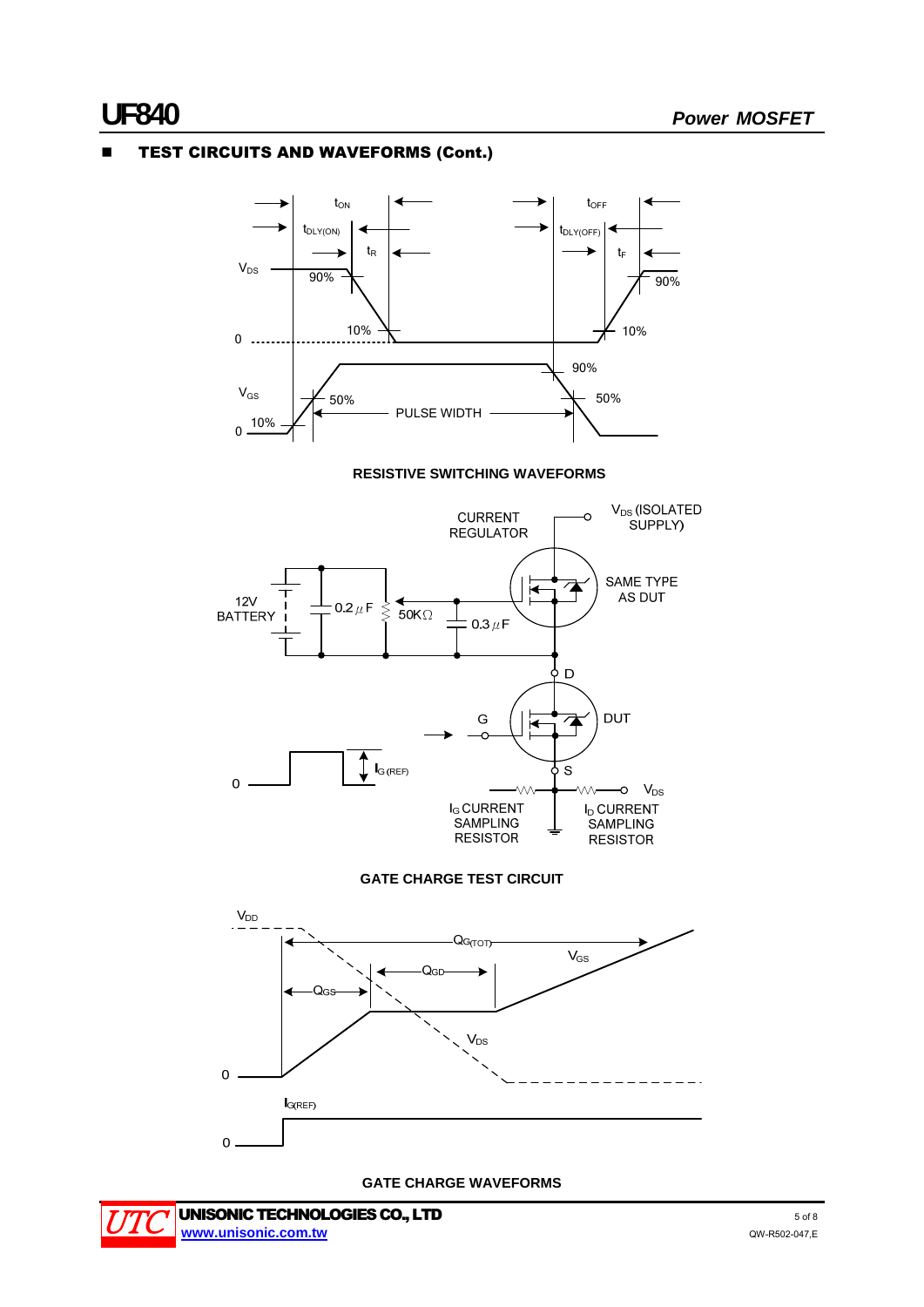# TYPICAL CHARACTERISTICS



Case Temperature, T<sub>c</sub> (°C)



Rectangular Pulse Duration, t<sub>1</sub> (s)











**UNISONIC TECHNOLOGIES CO., LTD 6 OF 8 DEAL OF STATION CONSUMING OF 8 OF 8 GOT 8 www.unisonic.com.tw** QW-R502-047,E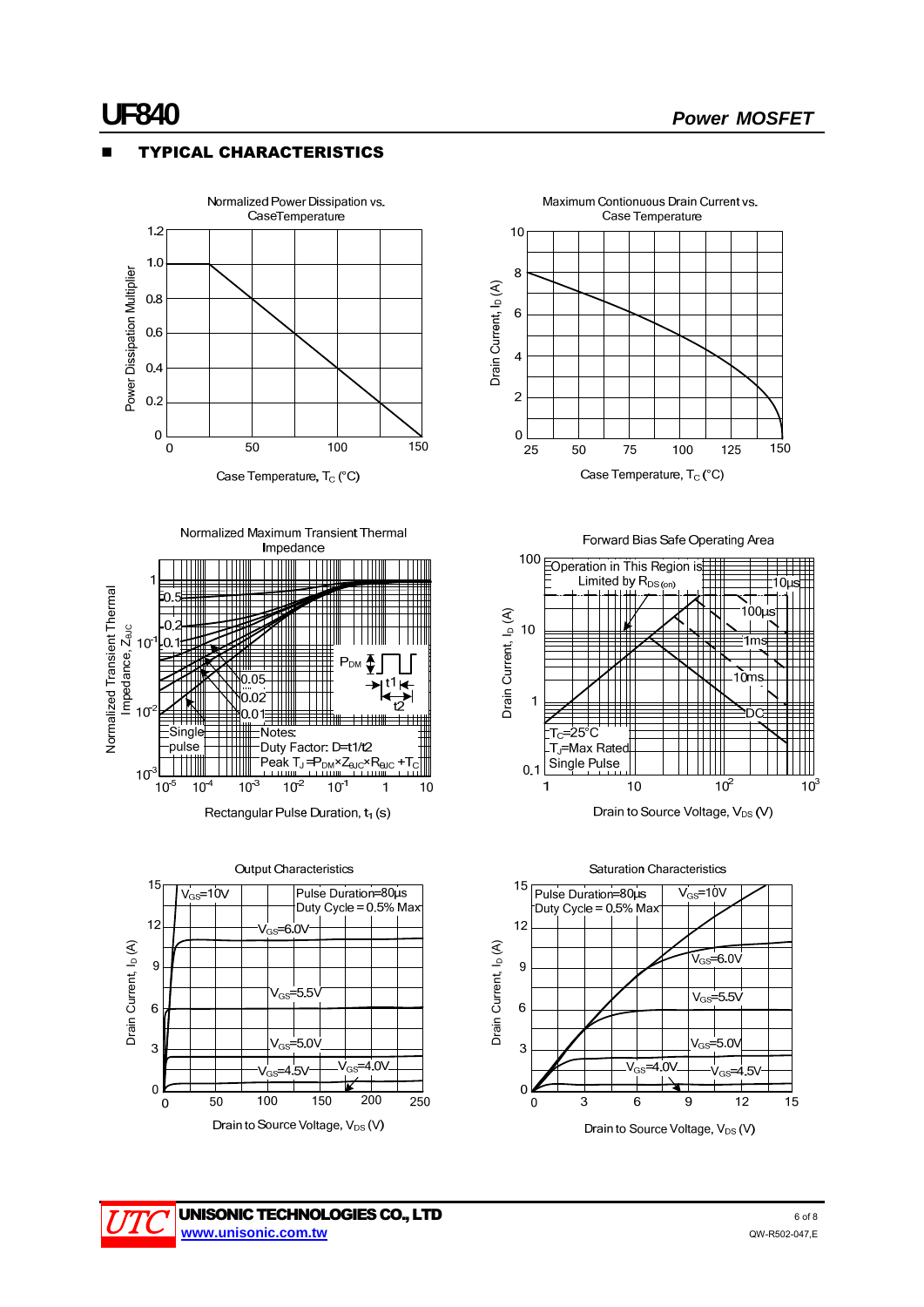# TYPICAL CHARACTERISTICS(Cont.)





Drain to Source on Resistance vs.





Junction Temperature, T<sub>J</sub> (°C)





Drain to Source Voltage, V<sub>DS</sub> (V)